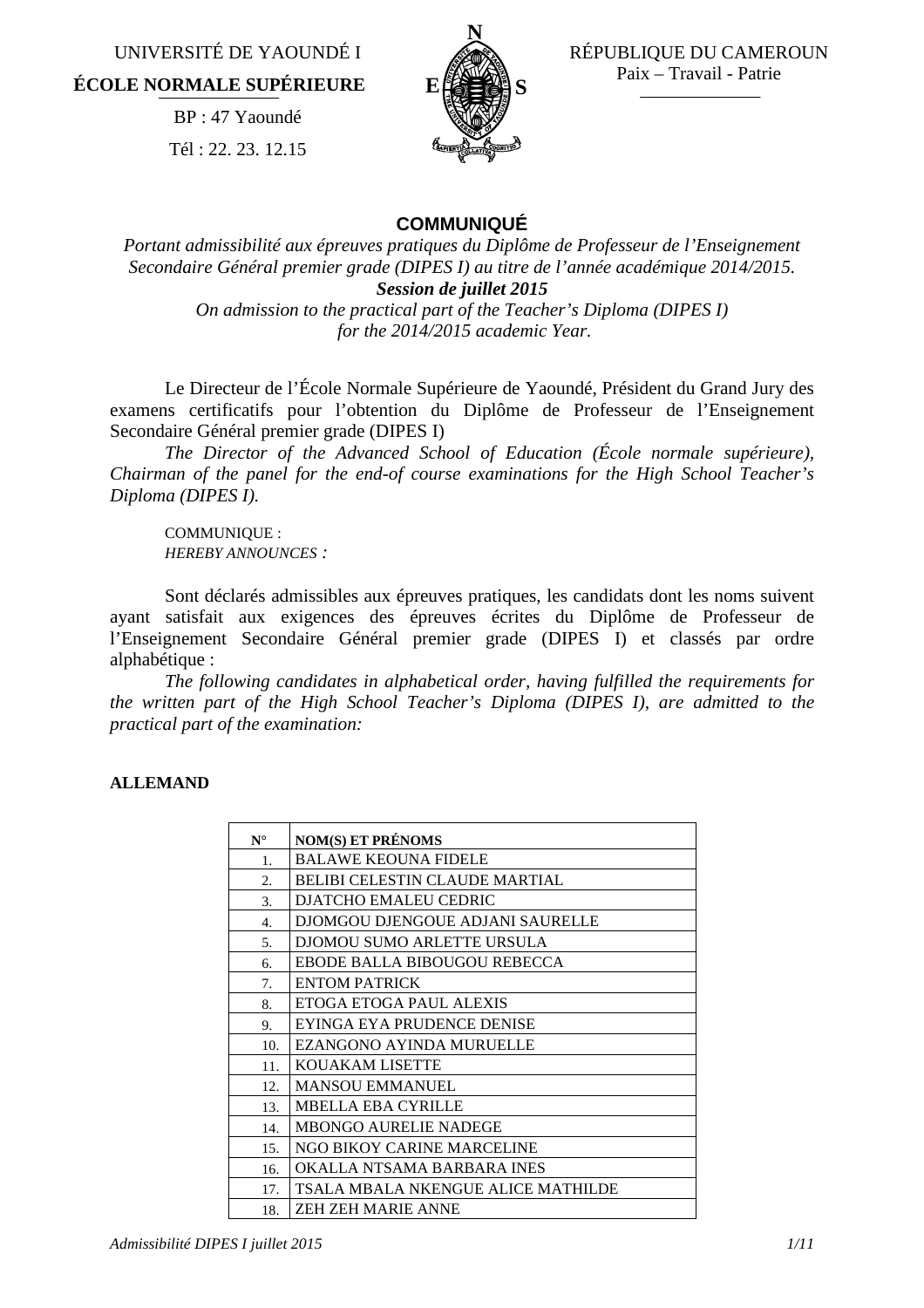### **BIOLOGIE**

| ${\bf N}^\circ$ | <b>NOM(S) ET PRÉNOMS</b>       |
|-----------------|--------------------------------|
| 1.              | <b>ADJOMO JEANNE BEATRICE</b>  |
| 2.              | BELIBI ANANGA SYMPHORIEN HERVE |
| 3.              | <b>BOUMGNI SIMO HERMAN</b>     |
| 4.              | ESSIMBI MBIA MARIE-THERESE     |
| 5.              | GUIMEZAP TSAFACK DAVINA RAÏSSA |
| 6.              | <b>GWET ERNESTINE ELVINE</b>   |
| 7.              | HAOUA YOLANDE                  |
| 8.              | HOUMKOUA EVELINE UGUETTE       |
| 9.              | KAMEGNE TAKAM AURELIE CHIMENE  |
| 10.             | KATSOMO MBADI YOLANDE          |
| 11.             | KOUDJO KOUGOUE JULIO           |
| 12.             | LOWE NGANSOP URSULA            |
| 13.             | MAKUISSU SADJA MICHELE-ANGE    |
| 14.             | MASSOK WILLIAM AUDREY          |
| 15.             | MAYEGA FRANCK BERENGER         |
| 16.             | <b>MBAH NZUME PHILO</b>        |
| 17.             | MBALLA EVINA MARIE-LAURE       |
| 18.             | MBASSI EYEBE JOSEPHA LAURE     |
| 19.             | MBELE ELISABETH RAYMONDE       |
| 20.             | MBEZA ONGUENE MARIE THERESE    |
| 21.             | MEZING GABRIEL THIERRY         |
| 22.             | MFOUMOU MESSI ANDRE JACQUES    |
| 23.             | NDJEBAYI GERTRUDE LAGLOIRE     |
| 24.             | NGONO PAULINE HELGA            |
| 25.             | NJINGA TABE IDA LYSILOTTE      |
| 26.             | NKOA OWONA PIERRE              |
| 27.             | NNOMO ESSOMBA ROSALIE INES     |
| 28.             | NTAMACK ALICE BLANCHE          |
| 29.             | OHANDZA LEON ACHILLE           |
| 30.             | OYONO OYONO CYRILLE            |
| 31.             | PATIPE TOWA GERARDINE          |
| 32.             | TAKO NJIMAFO SEIDOU PASCAL     |
| 33.             | <b>TCHAMBA SAH FLORENCE</b>    |
| 34.             | TCHOMTCHOUA FONGUIENG DEPARIS  |
| 35.             | <b>TONFACK JEAN MARIE</b>      |
| 36.             | <b>VANAWA ZIDOR</b>            |
| 37.             | YEMELE TONLIEU EUNICE AURELLE  |
| 38.             | ZE MEMANE STEPHANIE SANDRA     |

#### **CHIMIE**

| $N^{\circ}$ | <b>NOM(S) ET PRÉNOMS</b>           |
|-------------|------------------------------------|
| 1.          | ABENA PIERRE CELESTIN ARISTIDE     |
| 2.          | AMBO NGON PATRICE BORIS            |
| 3.          | <b>BAPOUNGUE ALBERT LE GRAND</b>   |
| 4.          | <b>BILOA BAFEGUE PELAGIE</b>       |
| 5.          | <b>BISSENE JULES STEPHANE</b>      |
| 6.          | <b>CHARLOTTE FOUELEFACK</b>        |
| 7.          | <b>CHIBOUME NANKAP SOPHIA</b>      |
| 8.          | <b>DJIMELI DOUNGUE FLORETTE</b>    |
| 9.          | <b>EBENE NGANDO EDMOND</b>         |
| 10.         | <b>EBOA TSEMENGUE PAUL PATRICK</b> |
| 11.         | EDOA NGOA AIMEE CHARLOTTE          |
| 12.         | <b>FOTIO FOMAT MERIMEE</b>         |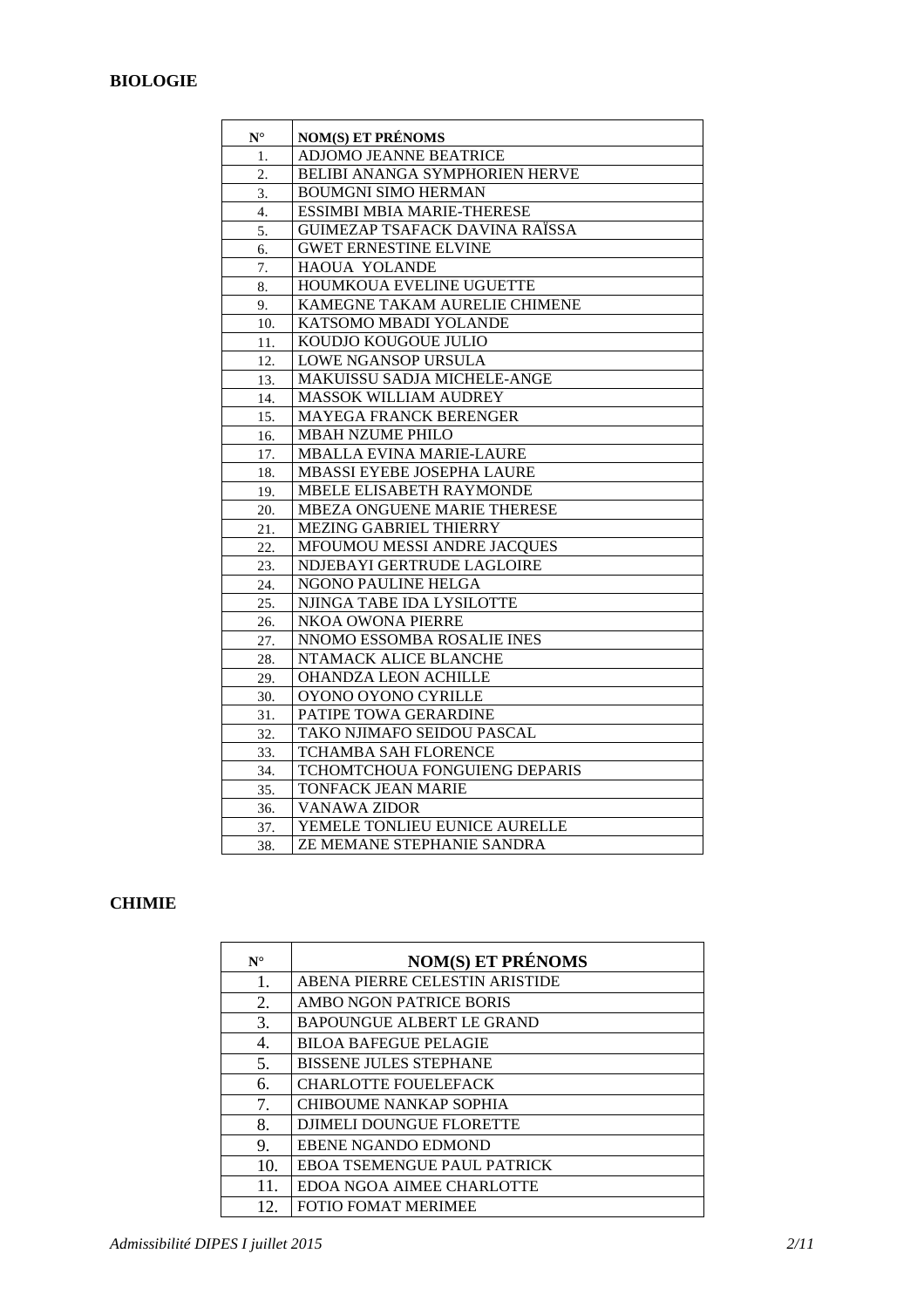| 13. | <b>FOUAZONG MEBENGO SIMPLICE</b>        |
|-----|-----------------------------------------|
| 14. | <b>KAMGANG MEUPIA JANICE</b>            |
| 15. | KENGNE KOUDJOU AXELLE PRISCA            |
| 16. | <b>MATEFO TCHAKOUAMO INGRID ORNELLA</b> |
| 17. | MEFO NGANKA ELODIE FLORA                |
| 18. | MENATCHE NJOPNU JOEL                    |
| 19. | <b>MENIGUE POUATCHA ADELINE</b>         |
| 20. | <b>MINKA JOSEPH</b>                     |
| 21. | <b>NANA TCHABIA FRANCINE</b>            |
| 22. | NGUENGANG TCHUINKEU RULAND              |
| 23. | NJINKAP NESTOR BRICE                    |
| 24. | NJOYA AROUNA                            |
| 25. | <b>NOMO SIMON GEORGES</b>               |
| 26. | PEG MBELEG CHRISTELLE REINE             |
| 27. | POUYEWO TENAMBO ARIANE                  |
| 28. | <b>SATAKEM SONKENG MIREILLE</b>         |
| 29. | <b>TAGNE TATCHUENG BURRUS STEVES</b>    |
| 30. | TAKONG MANFO MICHAEL JOEL               |
| 31. | <b>TAMBUA LIZETTE NWIGOH</b>            |
| 32. | TAMOKOUE MEKAM MYRIS ORMELLA            |
| 33. | <b>TATANG MELI RIOWELL VILSON</b>       |
| 34. | TOWA VANDJI STELLA                      |
| 35. | <b>TSOUNGUI SIMON PIERRE</b>            |
| 36. | WAFO DEFFO HERVE                        |
| 37. | YAMI THEOPHILE                          |
| 38. | <b>YMELI CLOTAIRE ROSINE</b>            |
| 39. | YOUMBI TATIANA GWLADYS                  |
| 40. | ZE NSIMENGONO RACHEL NINA               |

#### **ESPAGNOL**

| $N^{\circ}$ | <b>NOM(S) ET PRÉNOMS</b>             |
|-------------|--------------------------------------|
| 1.          | BANMEYENGUE AMATALA SANDRINE         |
| 2.          | <b>BEKOLO DANIEL II</b>              |
| 3.          | <b>DJIBRIL BAKARI</b>                |
| 4.          | DOMGUIA KOUAM JERÖME                 |
| 5.          | ETOUNDI SIMPLICE CHARLY              |
| 6.          | EVOUNA ONANA FRANÇOISE MARIE NOËL    |
| 7.          | <b>FUMBA NDJANFANG CARINE NICOLE</b> |
| 8.          | <b>GUESSA DOKO WILFRIED</b>          |
| 9.          | <b>INEMB NGUI JACQUES ROBERT</b>     |
| 10.         | MAMBE SIEWE FRANÇOISE                |
| 11.         | <b>MAPOUONCHI NGNIERT HAMILTON</b>   |
| 12.         | <b>MEKINDA BERTRAND FRANCIS</b>      |
| 13.         | <b>MOUGOU SIMON PIERRE</b>           |
| 14.         | NGO LINWA FELICITE WINNIE MAJOLIE    |
| 15.         | NGUETSOP NOUMEDEM NELLY SONIA        |
| 16.         | NKANGA ELIE GIOVANI                  |
| 17.         | YEBGA MARIANE LORETTE                |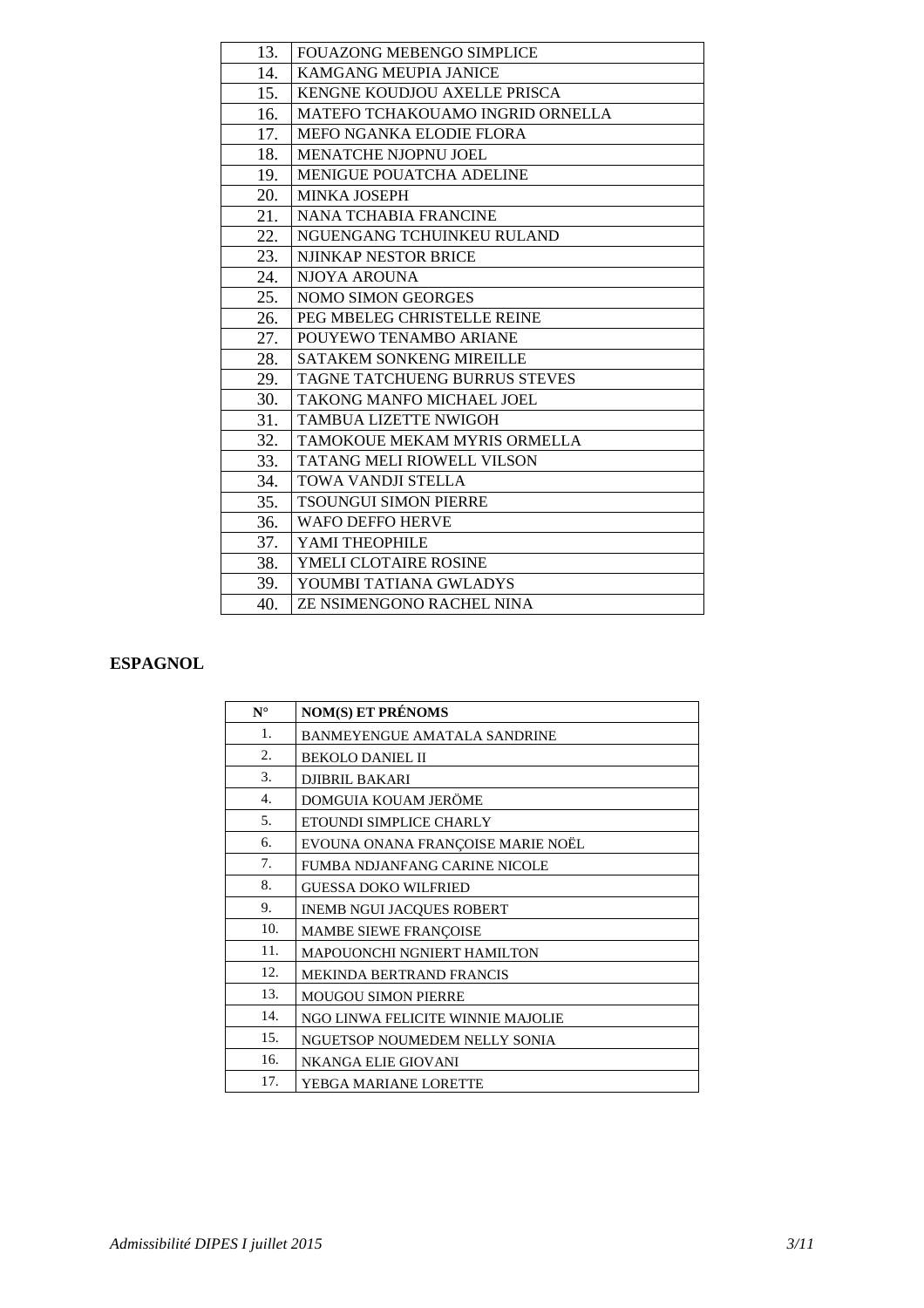## **GÉOGRAPHIE**

| $\mathbf{N}^\circ$ | <b>NOM(S) ET PRÉNOMS</b>                  |
|--------------------|-------------------------------------------|
| 1.                 | AKONO ELEMBENG GILBERTINE NADINE          |
| 2.                 | AMBANG MBAH OCTAVIE FRANCETTE             |
| 3.                 | <b>ATABESON ANNETTE MEJANE</b>            |
| 4.                 | ATANGANA ONDOBO RAISSA MARTINE            |
| 5.                 | DOUANLA FOUODEM GIREX                     |
| 6.                 | EDOA DOROTHEE YOLANDE                     |
| 7.                 | ENECKDEM TSOPGNI VADEL                    |
| 8.                 | <b>ESSI'I MFOU'OU PETIT PAUL</b>          |
| 9.                 | GERALDINE CHARLENE EYINGA OBAME           |
| 10.                | <b>KABADIANG BRIGITTE</b>                 |
| 11.                | <b>MBA MBA JOSUE HONORE</b>               |
| 12.                | <b>MBALA MARIE CLOTILDE</b>               |
| 13.                | <b>MBEUTCHOM SAYANG LINDA</b>             |
| 14.                | MBEZELE DOROTHEE NANETTE                  |
| 15.                | MBOL OYALE ROSINE                         |
| 16.                | <b>MBOZO'O MVE AUGUSTIN HERVE PATRICK</b> |
| 17.                | <b>MEBENGA BRICE</b>                      |
| 18.                | <b>MEFOMDJO TAMDJA EDITH</b>              |
| 19.                | NGANDJIO OVALNIE GAYOU                    |
| 20.                | NGO HAND ANNIE GISELE                     |
| 21.                | NGOUFACK DONGMO JESSICA SERRA             |
| 22.                | NGUINI LAMGA DANIEL                       |
| 23.                | <b>NJAKIDA AUGUSTINE</b>                  |
| 24.                | NKAH CHANTAL                              |
| 25.                | NKILI ENGOULOU XAVERIE GHISLAINE          |
| 26.                | NNA NNA DAVID ACCEL                       |
| 27.                | NSEME DAVID WILFRIED                      |
| 28.                | OKALA STEVE FELICIEN                      |
| 29.                | <b>ONAMBELE FABIEN BLAISE</b>             |
| 30.                | ONANA ONANA PIERRE                        |
| 31.                | SONNA NGUEFACK FERRY PAVEL                |
| 32.                | WAMBA DELPHINE STELVIE                    |

## **HISTOIRE**

| $N^{\circ}$ | <b>NOM(S) ET PRÉNOMS</b>            |
|-------------|-------------------------------------|
| 1.          | ADIBIME SANAMA GHISLAIN RONCEL      |
| 2.          | ALI BABANYA KORAMOU                 |
| 3.          | AMBOMO OMBOLO MIREILLE              |
| 4.          | ANGOE FABRICE YANNICK               |
| 5.          | BALLA VANESSA CHRISTELLE            |
| 6.          | BELLA MANZA OLGA                    |
| 7.          | <b>GOUANEL CEDRIC CORNEILLE</b>     |
| 8.          | <b>IHEG YENGUE EMMANUEL YANNICK</b> |
| 9.          | KAMCHE WAPPI CELIN                  |
| 10.         | <b>KENNE SAHA JOCELYN</b>           |
| 11.         | KHALI PATRICK                       |
| 12.         | KOUEMOU JAELLE ABIGAELLE            |
| 13.         | MBAH TCHOKONGOUE ARIELLE            |
| 14.         | MBARGA MENGUE BRICE BERTHOLD        |
| 15.         | MBITA ZANGA GHISLAIN CARLOS         |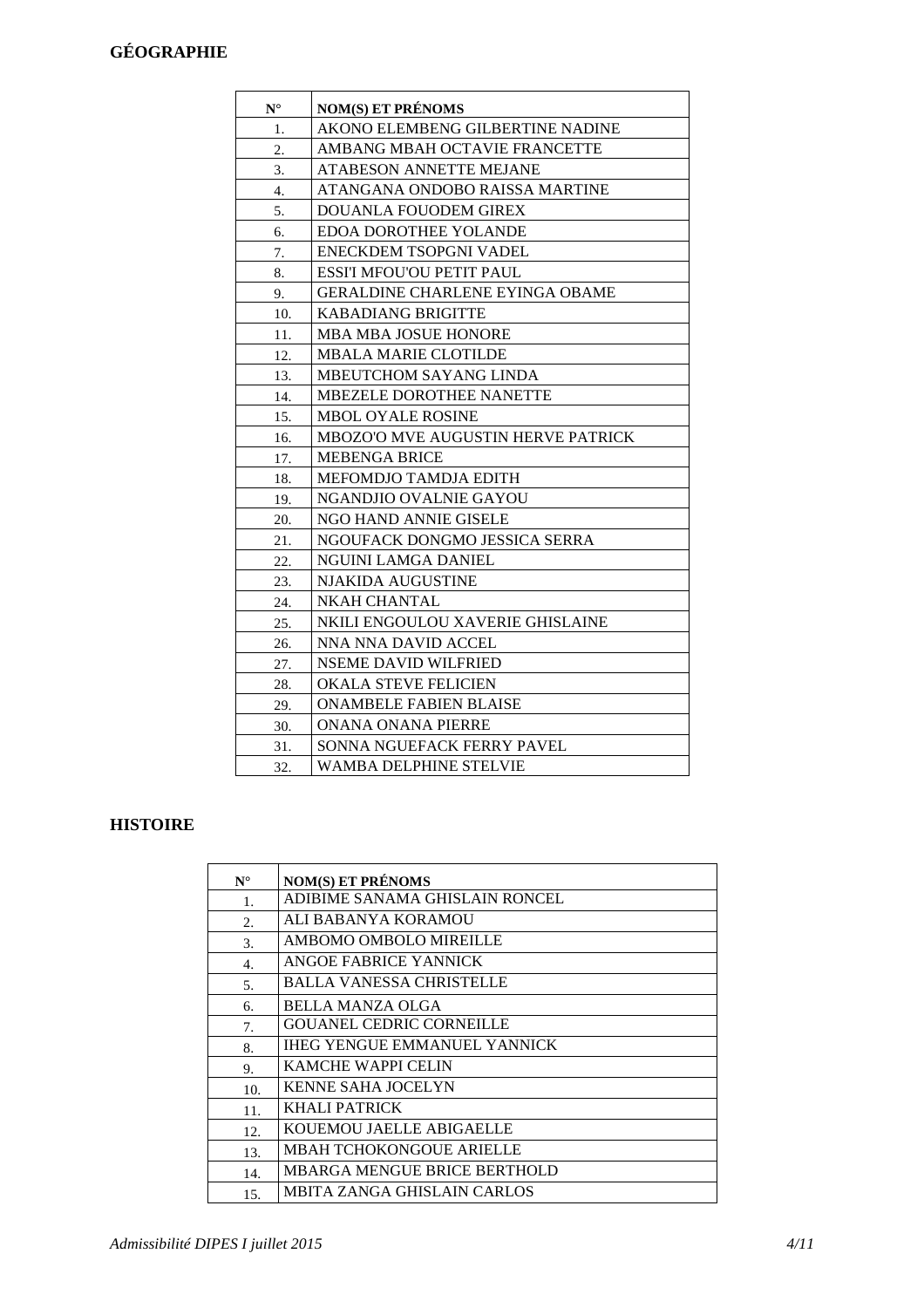| 16. | <b>MBONO EULALIE MIREILLE</b>  |
|-----|--------------------------------|
| 17. | MVONDO AGNES MADELEINE         |
| 18. | NAFISSATOU ROUKAYATOU          |
| 19. | NAWOSSI JIOPE BORIS            |
| 20. | NDI BIYIDI MICHEL BRICE        |
| 21. | NDI MARTIN LUTHER              |
| 22. | <b>NGUE OTTO RAYMOND</b>       |
| 23. | NKOUMOU ONDOUA PAULIN CEDRIC   |
| 24. | NKWAMBIA SERGE WILLIAM         |
| 25. | NNANGA ESSINDI MARIETTE CLAIRE |
| 26. | NTAKOL ESSO GHISLAINE FABIOLA  |
| 27. | NYAM A ANONG JOSEPH CHRISTIAN  |
| 28. | OLANGUENA BINDE FRANCIS AUDREY |
| 29. | ONGUENE ONGUENE AYMAR FABRICE  |
| 30. | ZANGA AMOU'OU                  |
| 31. | ZO'OBO NTYAM GERTRUDE          |
|     |                                |

## **INFORMATIQUE**

| $N^{\circ}$ | <b>NOM(S) ET PRÉNOMS</b>             |
|-------------|--------------------------------------|
| 1.          | AYEFOU NGOUANFO GIRESSE              |
| 2.          | BAGNA KOMLA CHRISTIAN NOËL           |
| 3.          | <b>BOUNI GODEFROY ULRICH</b>         |
| 4.          | CHOUAMENI WENDEU REMI LIONEL         |
| 5.          | <b>DJAMKOU KAMENI REINE CLARISSE</b> |
| 6.          | <b>DJOUM VINCENT</b>                 |
| 7.          | DOMCHE KOUDJOU YVES MICHAEL          |
| 8.          | <b>FIGUI MBIDA APPOLINAIRE</b>       |
| 9.          | FOFE FOUOKENG ARNAUD HOMERE          |
| 10.         | FOGANG NOUSSI JOLIE CARBONAIRE       |
| 11.         | FOKA FOTSO EMMANUEL                  |
| 12.         | <b>FOKAM STEPHANE</b>                |
| 13.         | <b>FOUDA NGANKONGNIE SONIA</b>       |
| 14.         | <b>GOZION VIRGINIE LEA</b>           |
| 15.         | KAGHO TEMKO HERMAN JOEL              |
| 16.         | <b>KENFACK DONMEGANG</b>             |
| 17.         | KOUAKAM TIOJIP ULRICH VANECK         |
| 18.         | MEDJIADEU LOUIS HERVE                |
| 19.         | <b>MOMNUGI SAUREL ARNAUD</b>         |
| 20.         | <b>MOULOUM BEYAS ALEXIS AUDREY</b>   |
| 21.         | NDJOBO NTSA ELISABETH JULIENNE       |
| 22.         | NGONO NDOMO ESTELLE FLORA            |
| 23.         | <b>NGUE CHARLES FRANKY</b>           |
| 24.         | NGUENDA NANA JEAN GABIN              |
| 25.         | <b>NOHANG ANGELE</b>                 |
| 26.         | <b>NOUMBIE ARNOLD</b>                |
| 27.         | NSAS NSAS JEAN DANIEL                |
| 28.         | OSSONO SYLVAIN PARFAIT               |
| 29.         | YIMEN MBAKOP IRENEE                  |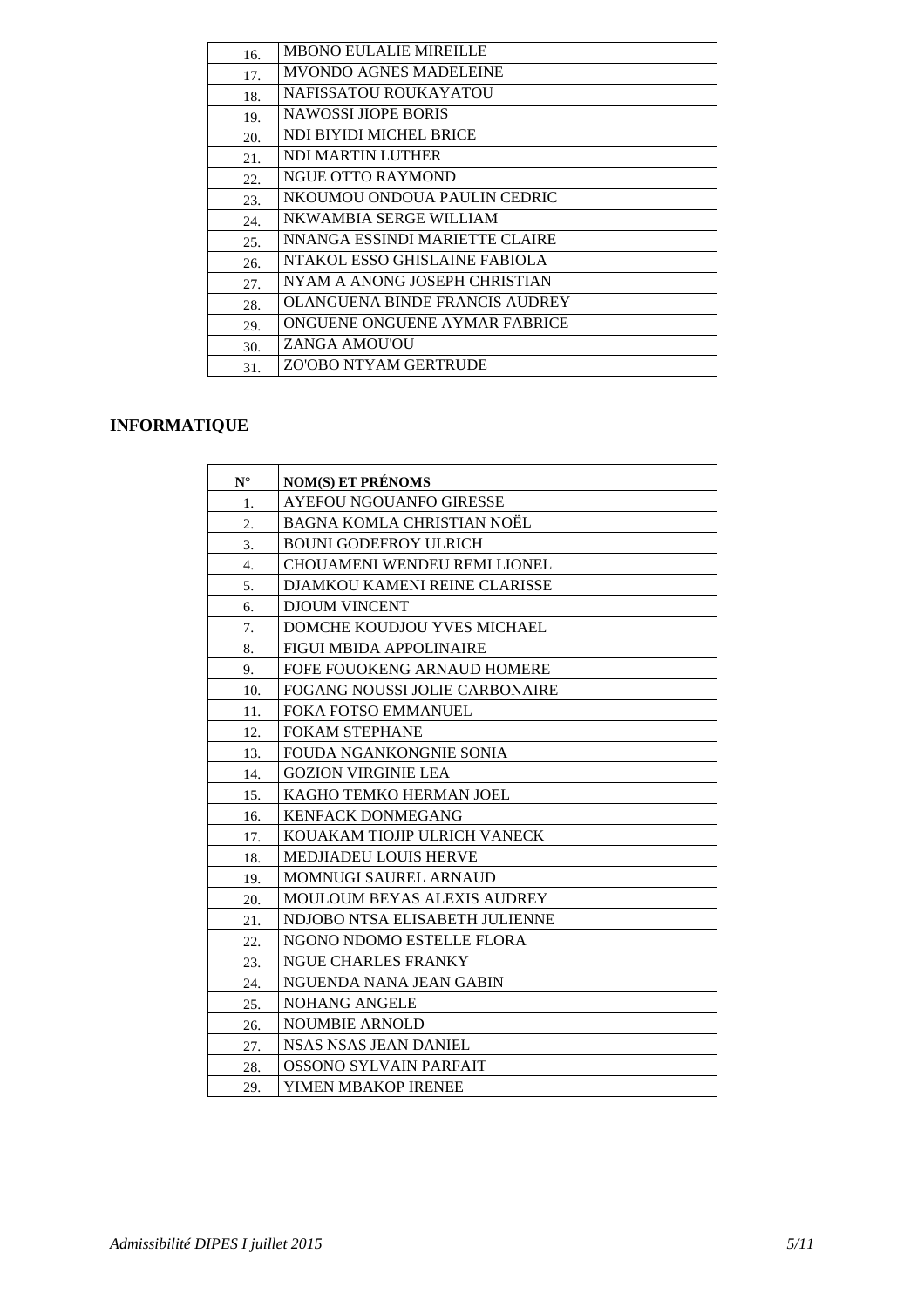#### **LANGUES ET CULTURES CAMEROUNAISES**

| $N^{\circ}$ | <b>NOM(S) ET PRÉNOMS</b>             |
|-------------|--------------------------------------|
| 1.          | <b>ABBE MATHIEU FRANCIS</b>          |
| 2.          | <b>AKONO ALIXE CARINE</b>            |
| 3.          | <b>AYISSI ETOUNDI ROSALIE</b>        |
| 4.          | BEHOUMA EBONGO JULIENNE MELISSA      |
| 5.          | <b>BOMBVIA DAYAUS PIERRE</b>         |
| 6.          | DJAGA TCHUISSEU CHIMENE              |
| 7.          | EPAMBA EWALA LISETTE                 |
| 8.          | EYENGA MBARGA FERNANDE THERESE       |
| 9.          | KEMGANG DJOUAJON MARIE LAURE         |
| 10.         | KINYUY NOELA WIYEH                   |
| 11.         | KOM PELAGIE MYRRIAN                  |
| 12.         | KOUNDI OLINGA IRENE OLGA             |
| 13.         | <b>LYOMBE JOSO ELMAH</b>             |
| 14.         | MANGA BAKONG ODETTE MARIE CHRISTELLE |
| 15.         | <b>MATOU EDITH ARRIANE</b>           |
| 16.         | <b>MBASSI MVOGO FELICITE ALZIRE</b>  |
| 17.         | <b>MBIDA TSOGO SERGES SALOME</b>     |
| 18.         | MENDELA SYNTHIA GARENCE              |
| 19.         | MOUGUEU TAGTA JEANNETTE              |
| 20.         | <b>NCHAH CATHERINE</b>               |
| 21.         | NDJAN SIAKET ALEX MIRANDA            |
| 22.         | NDJEM FILS BERNARD BENJAMIN          |
| 23.         | NGO KANA DERBOISE PATRICIA           |
| 24.         | <b>NGUELE JEAN PAUL</b>              |
| 25.         | NKE MVILONGO BARTHOLOMY              |
| 26.         | TJEKA SEKE VICTOR                    |
| 27.         | <b>WENDJE NDOMBOU HUBERT JULES</b>   |

### **LETTRES BILINGUES**

| $N^{\circ}$      | <b>NOM(S) ET PRÉNOMS</b>                 |
|------------------|------------------------------------------|
| 1.               | <b>AICHATOU DOUDOU</b>                   |
| 2.               | BOMOKIN ONOMESIL HILLARY GWLADYS         |
| 3.               | <b>CHRISTINE EBOT TANYI</b>              |
| $\overline{4}$ . | EKANGOUO NKANG EDWIGE NATACHA            |
| 5.               | <b>ESSEBE EHOWA DANIELLE</b>             |
| б.               | <b>FOSSO MBAKOP MURIELLE LAURE</b>       |
| 7.               | KAMENI POUGOM PAMELA GERMAINE            |
| 8.               | <b>KEAFON PEDOUM EMILIENNE</b>           |
| 9.               | <b>KEYANFE KANOUO CONSTANCE</b>          |
| 10.              | <b>MANGA MARCELLE DAVIDINE PIERRETTE</b> |
| 11.              | <b>MBOUHOM NGANGUEU AUBERT</b>           |
| 12.              | <b>MBOUKEM JOSEE VANESSA</b>             |
| 13.              | <b>MELINGUI BERNADETTE MARCILE LAURE</b> |
| 14.              | <b>MENGUE OMGBA ELISE AUDREY</b>         |
| 15.              | NISSOUGUE CLEMENCE                       |
| 16.              | NKIMBENG ANTONY NDE                      |
| 17.              | NKWANUI ERNEST MBIPIENGOH                |
| 18.              | <b>TCHOFFOUO KEMAOUA ARIELLE</b>         |
| 19.              | <b>TSAPGOU MAWOUBE LYDIE-CARELLE</b>     |
| 20.              | <b>TWISBELLA AMINKENG</b>                |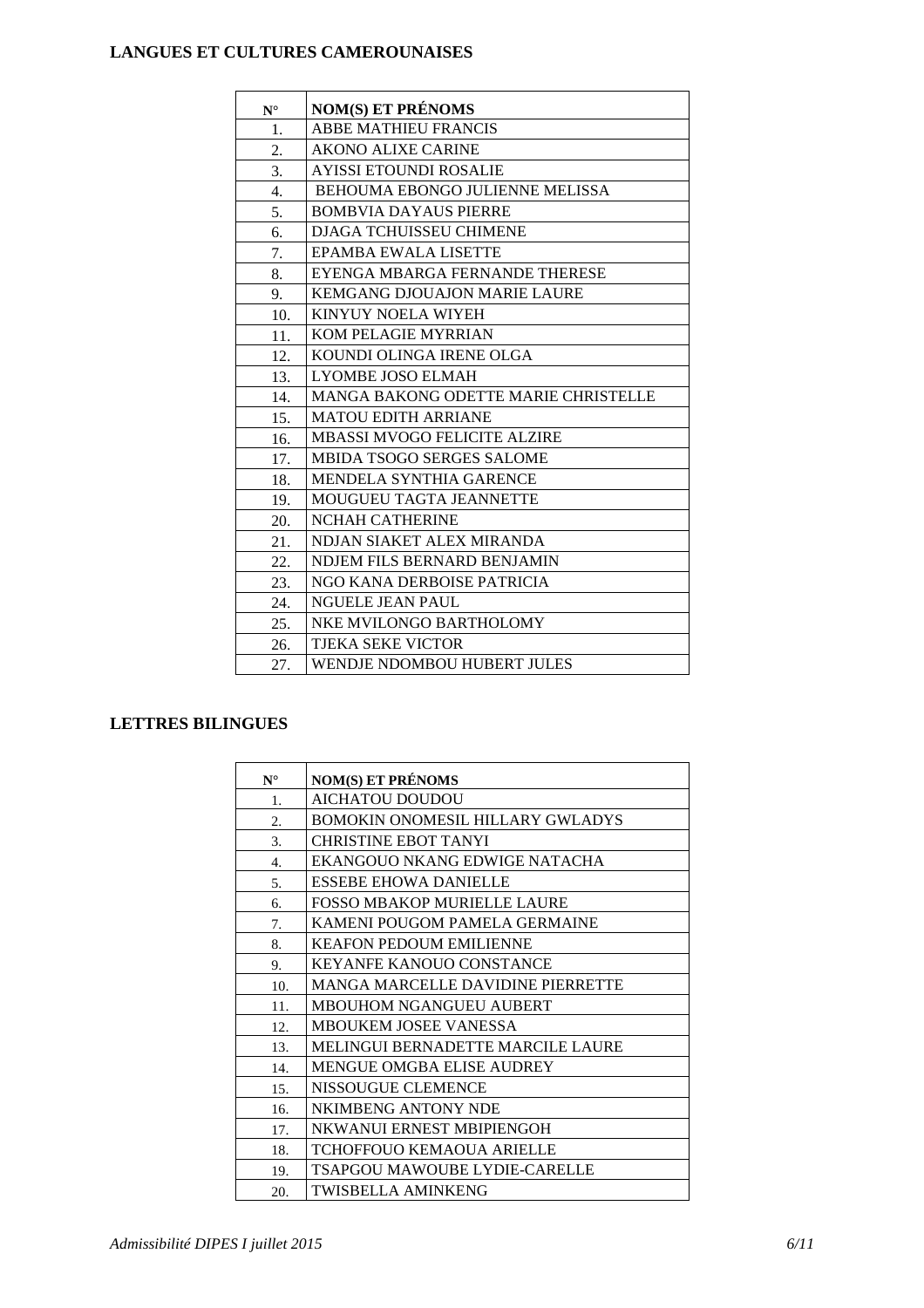## **LETTRES CLASSIQUES**

| $N^{\circ}$      | <b>NOM(S) ET PRÉNOMS</b>            |
|------------------|-------------------------------------|
| 1.               | ALIMA GENEVIEVE NADIA FLORA         |
| $\overline{2}$ . | <b>BESSOLO AYISSI ARIANE-CLAIRE</b> |
| 3.               | <b>BODJO AUREL-MESMIN</b>           |
| $\overline{4}$ . | <b>DJATSA TSUATA ROSETTE</b>        |
| 5 <sub>1</sub>   | FENKO BRENDA YOUONANG               |
| 6.               | <b>FOUOGOU YEMELI LAURINE</b>       |
| 7.               | <b>GASTON ATANGANA MEBE</b>         |
| 8.               | <b>MAPA PEJUIHO DORISE</b>          |
| 9.               | MBARA A NGON TATIANA                |
| 10.              | <b>MBONO CHARLES RENE GUY</b>       |
| 11.              | <b>MOTCHUENG TATOU MALVIN</b>       |
| 12.              | MOUSSINGA GUYLAINE JOELLE           |
| 13.              | <b>MVOGO NGAH HENRIETTE FLAMINE</b> |
| 14.              | NDOH BELISE BARBARA                 |
| 15.              | NGANANA ARMEL STEPHANE              |
| 16.              | NGA ONANA THERESE CHRISTIANE        |
| 17.              | NGO MOUSSI ANTOINETTE               |
| 18.              | NGO NTAMACK JOSIANE                 |
| 19.              | NKOU NKONDA JEAN-MARIE              |
| 20.              | <b>OVONO IRIS</b>                   |
| 21.              | <b>ROLAINE MEGA ZE</b>              |

## **LETTRES MODERNES FRANÇAISES**

| $N^{\circ}$ | <b>NOM(S) ET PRÉNOMS</b>               |
|-------------|----------------------------------------|
| 1.          | <b>ABADA LUCIEN FABRICE</b>            |
| 2.          | ABOH BOMBA CLAUDE CHRISTELLE           |
| 3.          | <b>ABOMO MARGUERITE</b>                |
| 4.          | <b>AKA'AYELE FILY GWLADYS NADEGE</b>   |
| 5.          | ALEGA ONDOUA NATACHA                   |
| 6.          | <b>ASSIENE MICHEL PAULIN</b>           |
| 7.          | <b>ASTALAY SOULE</b>                   |
| 8.          | ATANGANA BODO NORBERT PATRICK          |
| 9.          | BEYENE MENGUE DIANE PAMELA             |
|             | 10. BISSO LEONNELLE BERTILLE           |
|             | 11. BOBDA OUABO DONALD DUPLEX          |
|             | 12. DJONGWANG JEAN-FELIX               |
|             | 13. ENONGENE NZELLE CHARLENNE          |
|             | 14. ESO ZE MIREILLE NADIA              |
|             | 15. ESSAPO ELISE PRUDENCE XAVERIE      |
|             | 16. ESSOA KOUNA ARIELLE INGRID         |
|             | 17. ESSOLA CHRISTINE SOLANGE FANNY     |
|             | 18. ETSOMBO OMENGUELE SIMON PIERRE     |
|             | <b>19. EZE MBARGA CHEIROLE VANELLE</b> |
|             | 20. FOUPOUAPEGNIGNI NDOUNKUE AMAMATOU  |
|             | 21. GOMBOUWO YANNIK DIEUDONNE          |
|             | 22. GWET BLANCHE ASTRIDE DORINE        |
|             | 23. KOMBOU MICHELE-ANAËLLE             |
|             | 24. MAGOUM SOH GERADINE CHARNEL        |
|             | 25.   MANTHO NGNIAOUO INGRID TATIANA   |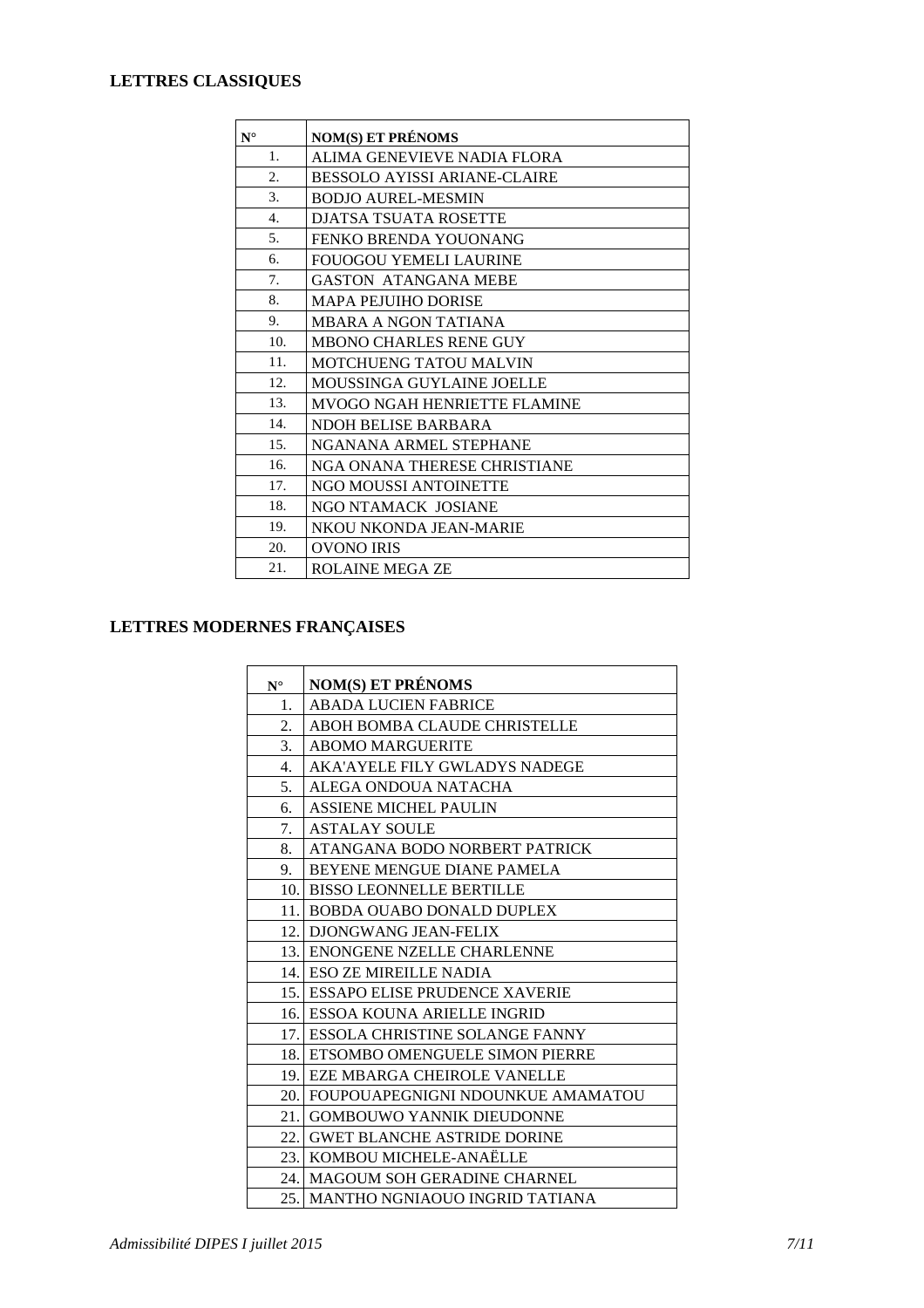| 26. | MATIG ORNELLA CYBELLE                      |
|-----|--------------------------------------------|
|     | MBALA NGOUMOU MARINA AMANDINE              |
|     | 27. PASCALINE                              |
|     | 28.   MBANG BELINGA REGINE MAROUISE        |
|     | 29. MBATOMEN KOUAGANG YVONNE               |
|     | <b>30. MEKA ADELE GRACE</b>                |
| 31. | <b>MELI KEUNANG CHRISTELLE</b>             |
|     | <b>32. MENGUE AGNES REINE</b>              |
|     | 33. MENIABE CARINE FLORE                   |
|     | <b>34. MEYABEMB NADIA YAURINE HERMIONE</b> |
|     | 35. NDEME REINE ELISABETH                  |
|     | <b>36. NDZIE DJOU ARTHURE BRUNELLE</b>     |
|     | 37. NGA ONGUENE BLANDINE ANGE              |
|     | 38. NGA PENGRACE DORIS                     |
|     | 39. NGAH HENRI JOEL                        |
|     | 40. NGO NYOM RACHEL SANDRINE               |
|     | 41. NGON SANY OLIVIA LAETITIA              |
| 42. | NGONO BIDJA ROSINE                         |
|     | 43. NGUINI OBONO FRANCINE CHRISTELLE       |
|     | 44. NYANDA GARBA MARIELLE AICHA            |
|     | 45. NYIANDZANG NGOA NINA NADINE            |
|     | <b>46. OBAM MARCELLE HINGRID</b>           |
|     | 47.   OMBALA TIMOTHEE PLACIDE              |
| 48. | OMBASSA ALLANG LYNNE PAULE                 |
|     | 49. OYONO LAURA                            |
|     | 50. RISKOU INNOCENT                        |
|     | 51. TCHELIBOU KENMOE EUGENIE DIANE         |
|     | 52. ZONGO MEDJO LEA MARIETTE               |

# **MATHÉMATIQUES**

| $N^{\circ}$ | <b>NOM(S) ET PRÉNOMS</b>              |
|-------------|---------------------------------------|
| 1.          | AMOUGOU ONDIGUI JEAN GAEL             |
| 2.          | <b>ANYA MEDOU AGATHE</b>              |
| 3.          | ATANGA ATANGANA MICHEL DANIEL         |
| 4.          | AYIAGNIGNI NSANGOU PAUL ROBERT        |
| 5.          | <b>BAHEL HAROLD WILSON SALOMON</b>    |
| 6.          | <b>BEIGNEY GILLES DONALD</b>          |
| 7.          | <b>BENNE JEAN DANIEL</b>              |
| 8.          | <b>BEYAMA EDENE ABDON</b>             |
| 9.          | <b>BIKEI JOSEPH ACHILLE</b>           |
| 10.         | <b>BITA NKADA ONGOLO PIERRE</b>       |
| 11.         | <b>BOYOGUENO DIEUDONNE EMMANUEL</b>   |
| 12.         | <b>CHESSEU KOUAHOU FRANKIE ADRIEN</b> |
| 13.         | DAGBA NDONGO EVE ANDREA               |
| 14.         | DETTAA MBOUDJIHO EUGENE DELACROIX     |
| 15.         | <b>DJOUAKA SILATSA MARIOS HERMAN</b>  |
| 16.         | DONGMO ATIAJIO KEVIN SIMPLICE         |
| 17.         | DONGMO DONGMO ARNAUD PERSHING         |
| 18.         | <b>DONGMO FOUATSA ALAIN</b>           |
| 19.         | DONGMO MIMKEMG ANDY WILLIAM           |
| 20.         | <b>DOUANLA DANIELE RAISSA</b>         |
| 21.         | ELONG NGALLE PIERRE                   |
| 22.         | <b>EMBOLO ENAMA LAURENT</b>           |
| 23.         | EVINA EDZIMBI RAPHAEL                 |
| 24.         | FOBA KENGNE GUUCI GAÏUS               |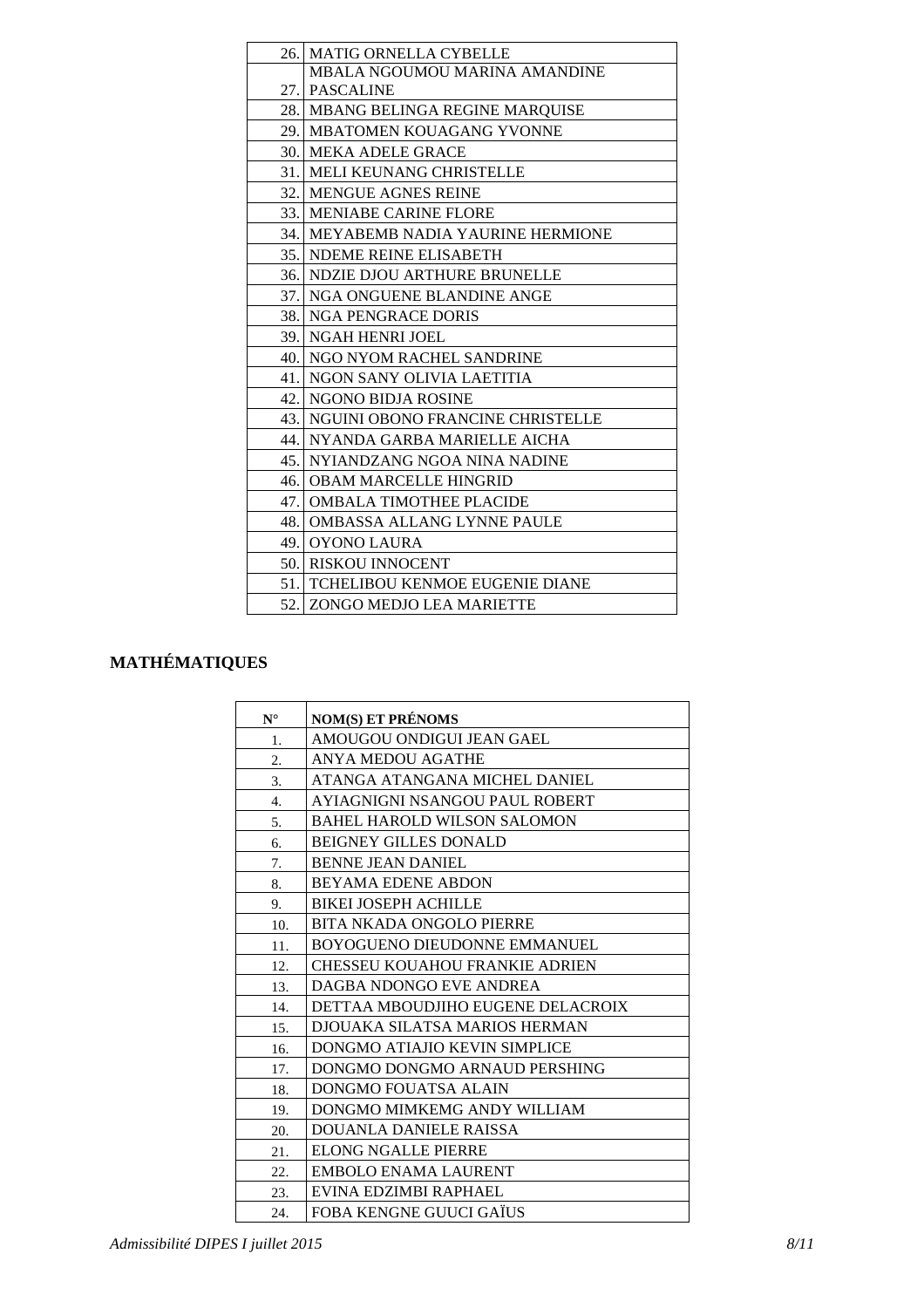| 25.        | FOBONOU KENNE HYACINTHE                                       |
|------------|---------------------------------------------------------------|
| 26.        | FOGANG LONTOUO SANDRA DESMAIR                                 |
| 27.        | <b>FOKOUE CHEUKOUE ARMEL</b>                                  |
| 28.        | <b>FOMAJO TAZON CARREL HUGOR</b>                              |
| 29.        | <b>FONGANG AUGUSTIN RICADO</b>                                |
| 30.        | <b>GUEABOU WOUBENG ARNAULD</b>                                |
| 31.        | <b>KAMMOE FANMOE BORIS</b>                                    |
| 32.        | KANA KENNE DIMITRI                                            |
| 33.        | <b>KEDI A MBANG PIERRE</b>                                    |
| 34.        | KEMGANG TALIEDJE STEVE ARMEL                                  |
| 35.        | <b>KENFACK VICTORIEN</b>                                      |
| 36.        | KUIEBOVE PEFIREKO FERNAND                                     |
| 37.        | LEKEUFACK ALAIN BOSCO                                         |
| 38.        | <b>MASSIS MASSIS MOÏSE</b>                                    |
| 39.        | <b>MBAGA BALEGUEL GABRIEL THIERY</b>                          |
| 40.        | <b>MEBANDA JOSEPH</b>                                         |
| 41.        | MENGOUOT MAPON MFOSSA AMINATOU                                |
| 42.        | <b>MESSINA JOSEPH</b>                                         |
| 43.        | <b>MOUANDA NGOUM CHRISTIAN FABRICE</b>                        |
| 44.        | MOUNJOUOWOU ETIENNE CHRISTIAN                                 |
| 45.        | NDAYOU KOUOTOU SANDRINE                                       |
| 46.        | NGOUFO HYACINTHE NOEL WILLIAM                                 |
| 47.        | NGUEDIA NGUETSOP LE PRINCE                                    |
| 48.        | <b>NGUEN ROUDOLPHE</b>                                        |
| 49.        | NJINGOUO MOUNCHINGAM AOUDOU                                   |
| 50.        | NKOLO ONANA ACHILLE GERMAIN                                   |
| 51.        | <b>NOUBI CHETA WILFRED</b>                                    |
| 52.        | NTI RAPHAEL                                                   |
| 53.        | NYA BETGANG CHRISTIANT                                        |
| 54.        | NYANGON MBITA JEAN NASSER                                     |
| 55.        | NZOKO TASSIE OLIVIER                                          |
| 56.        | OMBASSA MAYAKA PRUDENCE                                       |
| 57.        | OTTOU MBIDA PIUS                                              |
| 58.        | <b>OUAMBO TIAGNO GODFREY</b>                                  |
| 59.        | <b>OUWE KAPALE DAVID SERGE</b>                                |
| 60.        | PEDETSING PEFIENERE NADINE                                    |
| 61.        | PETAMBOU TATCHINDA ALAIN                                      |
| 62.        | POUGNONG KENDENG VALENTIN                                     |
| 63.        | <b>ROLAND ROMAIN MBELE</b>                                    |
| 64.        | SAMIHA MOHAMED OUSMAN                                         |
| 65.        | SAMO SEUMOU CHRISTIAN                                         |
| 66.        | <b>SEME OBAMA SERGE BERTRAND</b>                              |
| 67.        | SIDIE GHISLAIN JUNIOR                                         |
| 68.        | SIMEU FOKOU YANNICK STEPHANE                                  |
| 69.        | SOPIE KOM GERVAIS LANDRY                                      |
| 70.        | <b>TAFOPI FOMEKON BOREL</b>                                   |
| 71.        | TAMEGHE FOTSING FRANCK CYRIAQUE<br>TAMGOU KADJE DANIEL FRANCK |
| 72.        | TCHEUMENI MBANGZIEU LARISSA MANUELA                           |
| 73.<br>74. | TCHUENKAM TSEUGUEU FIRMIN                                     |
| 75.        | <b>TEMATE AURELE KINGSLY</b>                                  |
| 76.        | TEMGOUA MARTIAL OLIVIER                                       |
| 77.        | TETKA MARIE JEANNETTE NOELLA                                  |
| 78.        | TOKAM SILATCHAM GISCAR ARMEL                                  |
| 79.        | WABO DIEGANG ARMAND WILLY                                     |
| 80.        | YABA BAVA JULES FERRY                                         |
| 81.        | YAGAKA TAMBUE MARCELIN                                        |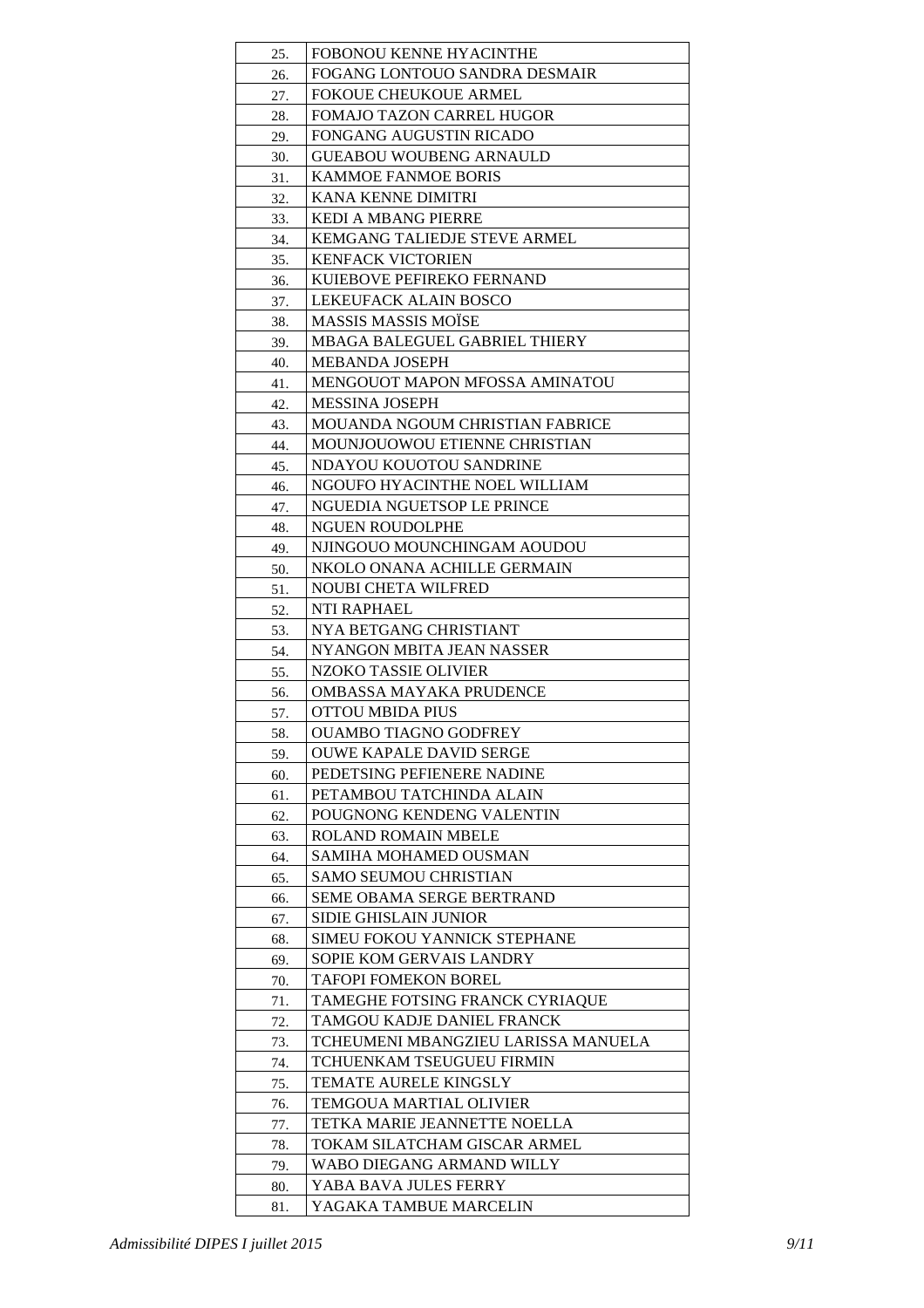| 82. | YAKAM YAKAM BRICE      |
|-----|------------------------|
| 83  | YONGOUE MATHIEU HERVE  |
| 84. | YOTA TCHOFFO CYRILLE   |
| 85  | YOUGANG VIVIANE JOELLE |

## **PHYSIQUE**

| $N^{\circ}$ | <b>NOM(S) ET PRÉNOMS</b>                                        |
|-------------|-----------------------------------------------------------------|
| 1.          | AWOUNDJA BILOGUI VITOR RODRIGUE                                 |
| 2.          | <b>BANG NTENGUE DANIEL</b>                                      |
| 3.          | <b>BANGMI NANA ARIELLE PATRICIA</b>                             |
| 4.          | <b>BASSANG'NA OMBESSA BORIS</b>                                 |
| 5.          | <b>BISSO ENGOLO GAEL WILFRIED</b>                               |
| 6.          | <b>BOBONG JEAN CLOTILDE</b>                                     |
| 7.          | <b>BONDOU DJEGBWE STEVE WILLIAM</b>                             |
| 8.          | <b>BOT-BA-NYOBE ROBERT</b>                                      |
| 9.          | DAGE MICHELE DORIANE                                            |
| 10.         | DJEMMO ELALIE CHRISTELLE                                        |
| 11.         | DJEUTIO TSAGUE BORIS DUCLAIR                                    |
| 12.         | DJIKE MFABOM VINNY FRANK                                        |
| 13.         | DONZONG TSAKE EUCLIDE DUREL                                     |
| 14.         | EMEMA'A ALBERT LEGRAND                                          |
| 15.         | ESSAMA ESSAMA LINUS                                             |
| 16.         | ETOUNDE NGIDJOI RICHARD                                         |
| 17.         | <b>FEUSSOM LARISSA</b>                                          |
| 18.         | FOGANG TAKOUNDJOU VERO BRICE                                    |
| 19.         | FOGOUANG TEDJIOKENG ULRICH LUDOVIC                              |
| 20.         | <b>FOHOM KOM DAVID</b>                                          |
| 21.         | <b>JOUNDA PIERRE-CLAUDEL</b>                                    |
| 22.         | KAMGAING BRICE LANDRY                                           |
| 23.         | KENNE NGODA ELIANE CORINNE                                      |
| 24.         | LEUMAGA DEUMAGA HILARIS                                         |
| 25.         | <b>MABE KOUETCHE NATHALIE</b>                                   |
| 26.         | <b>MANTO MBA ANDRIENNE VICTORINE</b>                            |
| 27.         | <b>MATANG CHUWO FINJU LAURICE</b>                               |
| 28.         | MBAKOP MARIUS DIEUNEDORT                                        |
| 29.         | <b>MEGOUI MOUOFO FLORA</b>                                      |
| 30.         | <b>MELI NOEL RIVAROL</b>                                        |
| 31.         | MENGANG ENGONGOMO HERVE YANNICK                                 |
| 32.         | MEPIYOU JUIMKEP GOLDA                                           |
| 33.         | MEZE SIMO FRANCK DONAL                                          |
| 34.         | MIYOPDJI NJIOGOUA WINNIE SANDRA                                 |
| 35.         | <b>MOUAFO MAFONKOU SIDOINE</b>                                  |
| 36.         | NGANOMBEL EDWIGE                                                |
| 37.         | NGO GWEM MARGUERITE JUDITH                                      |
| 38.         | NGONDI ENAMA MARTHE ESTHER                                      |
| 39.         | NGONGANG NGUEPNANG CEDRIC                                       |
| 40.         | NGUIAZONG NGUESSONG FABIEN CABREL                               |
| 41.         | NGUIEVO BOUONGNONG YVETTE YOLANDE                               |
| 42.         | NJIMOKE TAPCHE FOUH ALI                                         |
| 43.         | NKOA NKOA PHILOMENE CHANCELLE                                   |
| 44.         | NNOUCK MARIE MICHELE                                            |
| 45.         | NYOBE BITJICK EMMANUEL KEVIN<br>NZOKOU LANGOUO CHARLES STEPHANE |
| 46.<br>47.  | OTOU BONAVENTURE ROGER                                          |
|             |                                                                 |